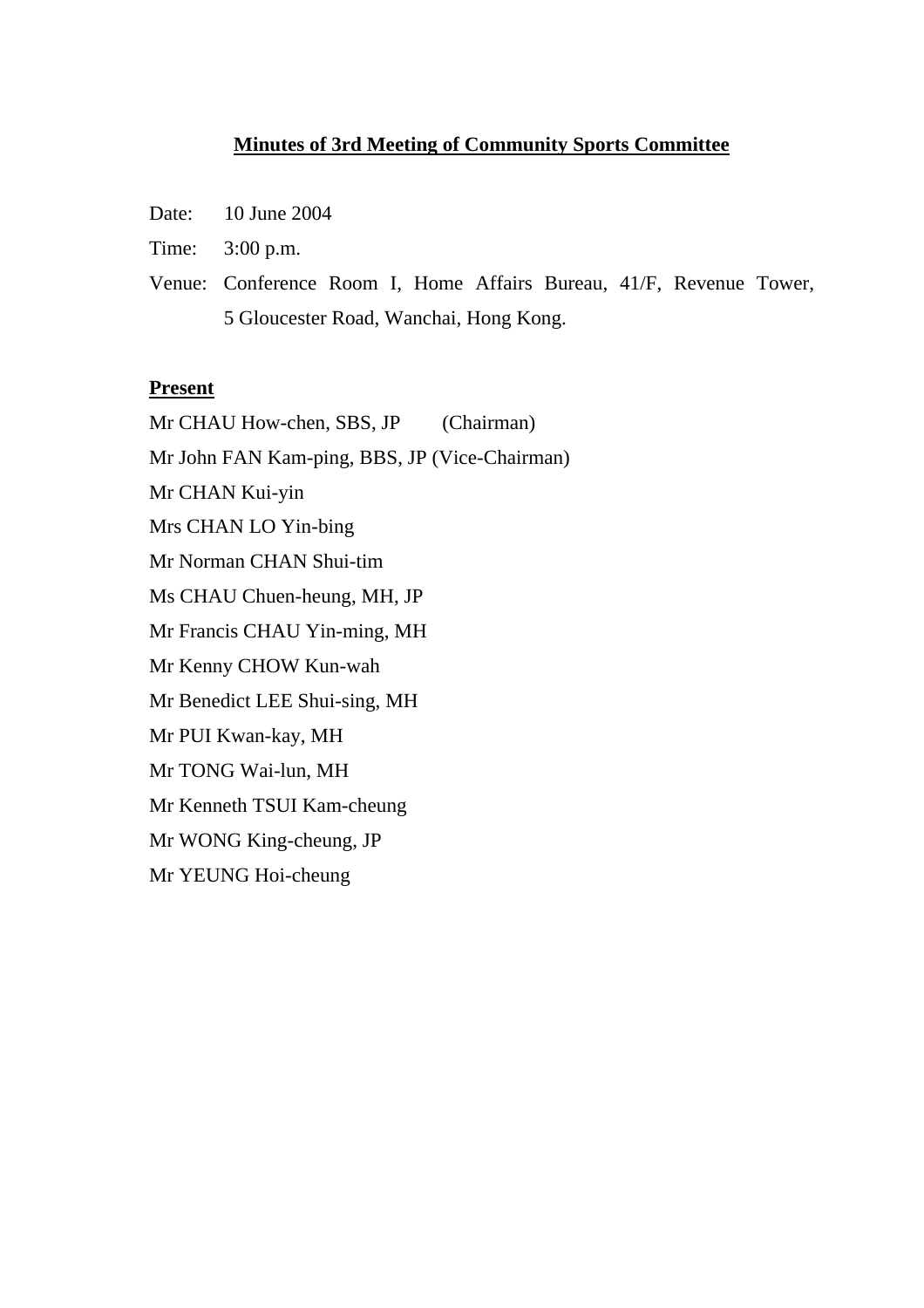#### **Department Representatives In Regular Attendance**

| Mr LAM Kwoon-sun            | <b>Education and Manpower Bureau</b>     |
|-----------------------------|------------------------------------------|
| Dr CHING Cheuk-tuen, Regina | Department of Health                     |
| Mr CHAN Wah                 | Social Welfare Department                |
| Mr Eddie POON               | Home Affairs Bureau                      |
| Mr YUEN Tim-ming, Timmy     | Home Affairs Department                  |
| Mr Johnny WOO, BBS, JP      | Leisure and Cultural Services Department |

#### **Absent with Apologies**

Mr CHAN Tung, BBS, JP Mr Cowen B C CHIU Dr York CHOW Yat-ngok, SBS, MBE, JP Mr LEUNG Che-cheung, MH Mrs Laura LING LAU Yuet-fun, MH Mr SUEN Kai-cheong, MH, JP Dr LEUNG Mee-lee

### **In Attendance**

| Ms Miranda YEAP (Secretary) | Home Affairs Bureau                                                   |
|-----------------------------|-----------------------------------------------------------------------|
| Ms YEUNG Yee-wa             | Home Affairs Bureau                                                   |
| Mr CHEUNG Kwok-kee, Paul    | Leisure and Cultural Services Department                              |
| Ms CHAN Yeuk-oi, Olivia     | Leisure and Cultural Services Department                              |
|                             | Mr CHEUNG Yiu-kong, Lawrence Leisure and Cultural Services Department |
| Mrs LI CHOI Wing-kwan       | Leisure and Cultural Services Department                              |

# Action **I. Confirmation of Minutes of 2nd Meeting of Community Sports Committee**

The minutes of the  $2<sup>nd</sup>$  Meeting of the Community Sports Committee was confirmed without amendments.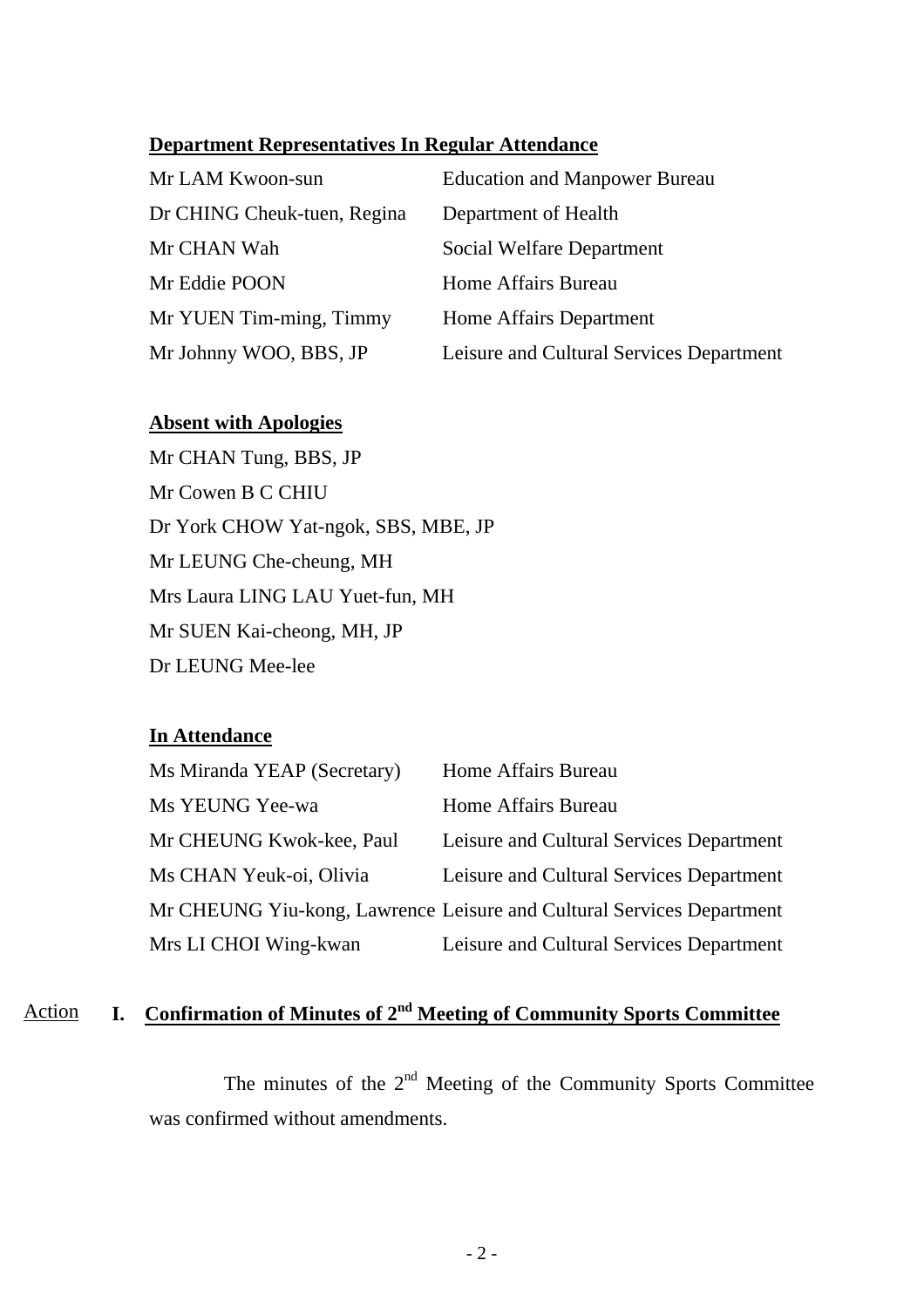#### **II. Matters Arising**

#### A. Terms of Reference of Community Sports Committee

2. The revised terms of reference had been sent to members on 31 March. Since no amendments had been received by the Secretariat, the Chairman confirmed the terms of reference.

#### B. Student Sports Activities Co-ordinating Sub-Committee

3. Upon its establishment, the Student Sports Activities Co-ordinating Sub-Committee (SSACS) convened its  $1<sup>st</sup>$  meeting on 17 May. The Secretary briefed members on the terms of reference confirmed in the meeting and said that an information paper outlining the existing student sports activities in Hong Kong was being prepared by the Secretariat for members of the SSACS to work out the ways of co-ordination. The Secretariat

## **III. Community Recreation and Sports Programmes of Leisure and Cultural Services Department**

(Paper CSC 3/2004)

4. The Chairman invited Ms Olivia CHAN of the Leisure and Cultural Services Department (LCSD) to brief members on the Paper CSC 3/2004, and asked members to comment on the recreation and sports programmes organised by the LCSD at the district level.

5. The views and questions of Mr Francis CHAU, Mrs CHAN LO Yin-bing, Messrs WONG King-cheung and CHAN Kui-yin were summarised as follows:

> (a) The district training programmes were mainly of "Sport-for-All" nature. A member suggested that more sports programmes be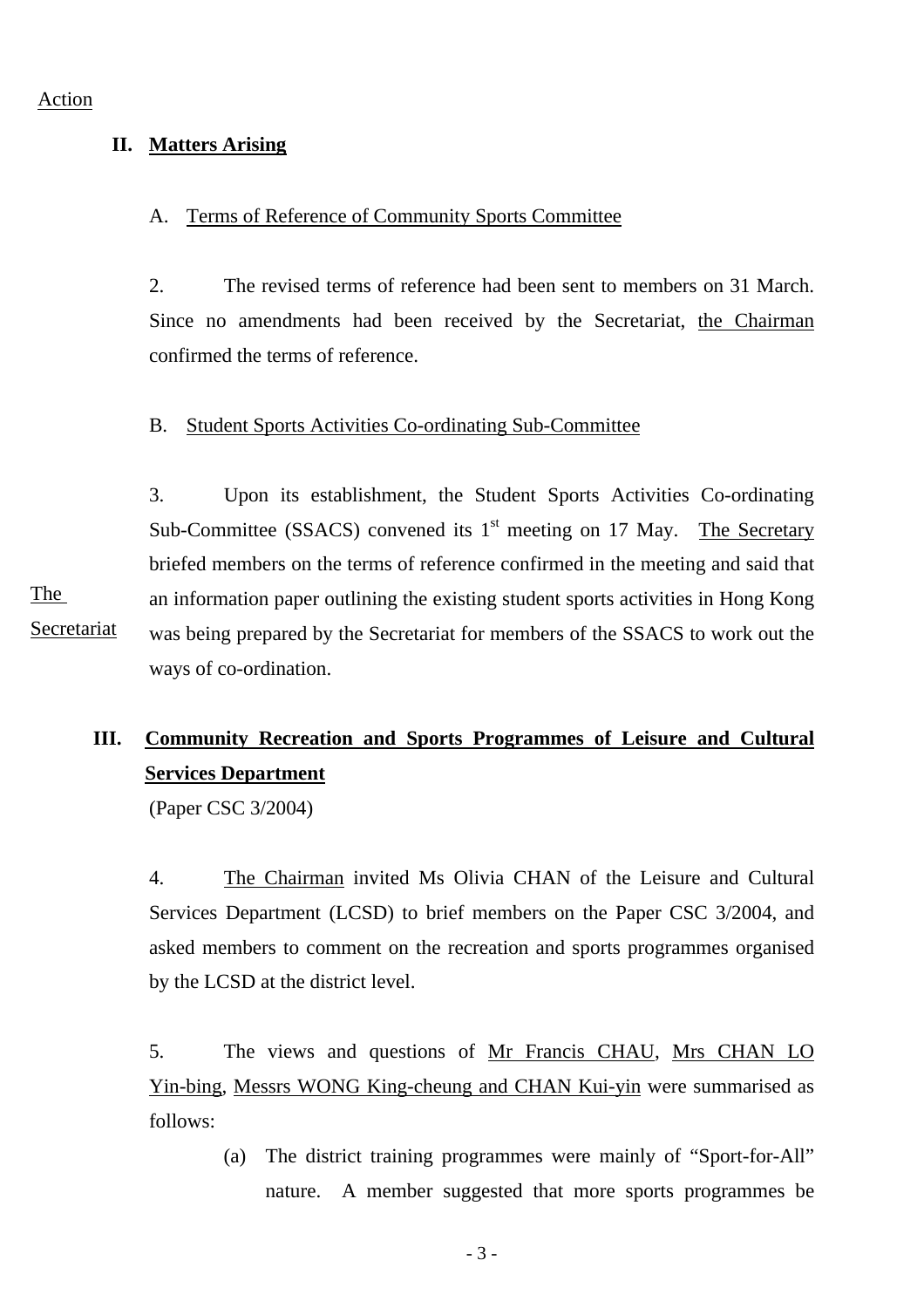organised by the LCSD and the National Sports Associations (NSAs) at the district level and be extended to more districts, with a view to enhancing the public interest in sports participation. In addition to Tai Chi, attempts could also be made to promote other relatively "unpopular" sports. In order to make the best use of district resources, the District Councils (the DCs) should make arrangements in support of the sports programmes organised by the NSAs at district level as far as possible. Mr Johnny WOO replied that the LCSD had already introduced a variety of sports, including those of a relative new origin, to students through the School Sports Programmes (SSP). To enhance promotion of sports culture, the LCSD provided an annual subvention of about HK\$110 million to the NSAs for organising sports programmes at the district level and employing staff to promote such programmes. The LCSD and the NSAs would continue to work out the best ways to extend the programmes to various districts.

- (b) Sports competitions might help raise the standard of athletes and identify those athletes with potential. Thus, the Government should organise more sports competitions and provide the District Sports Associations (DSAs) with more resources for organising such events. Ms Olivia CHAN clarified that the number of events mentioned in the paper referred to the district events hosted by the LCSD only, which did not include the events organised by the Hong Kong Schools Sports Federation (HKSSF) and the NSAs.
- (c) As features and needs varied from district to district, the Government should work out the mode of co-ordination amongst the LCSD, NSAs and DSAs in pooling resources for promotion of community sports, instead of solely attaching importance to the number of competitions.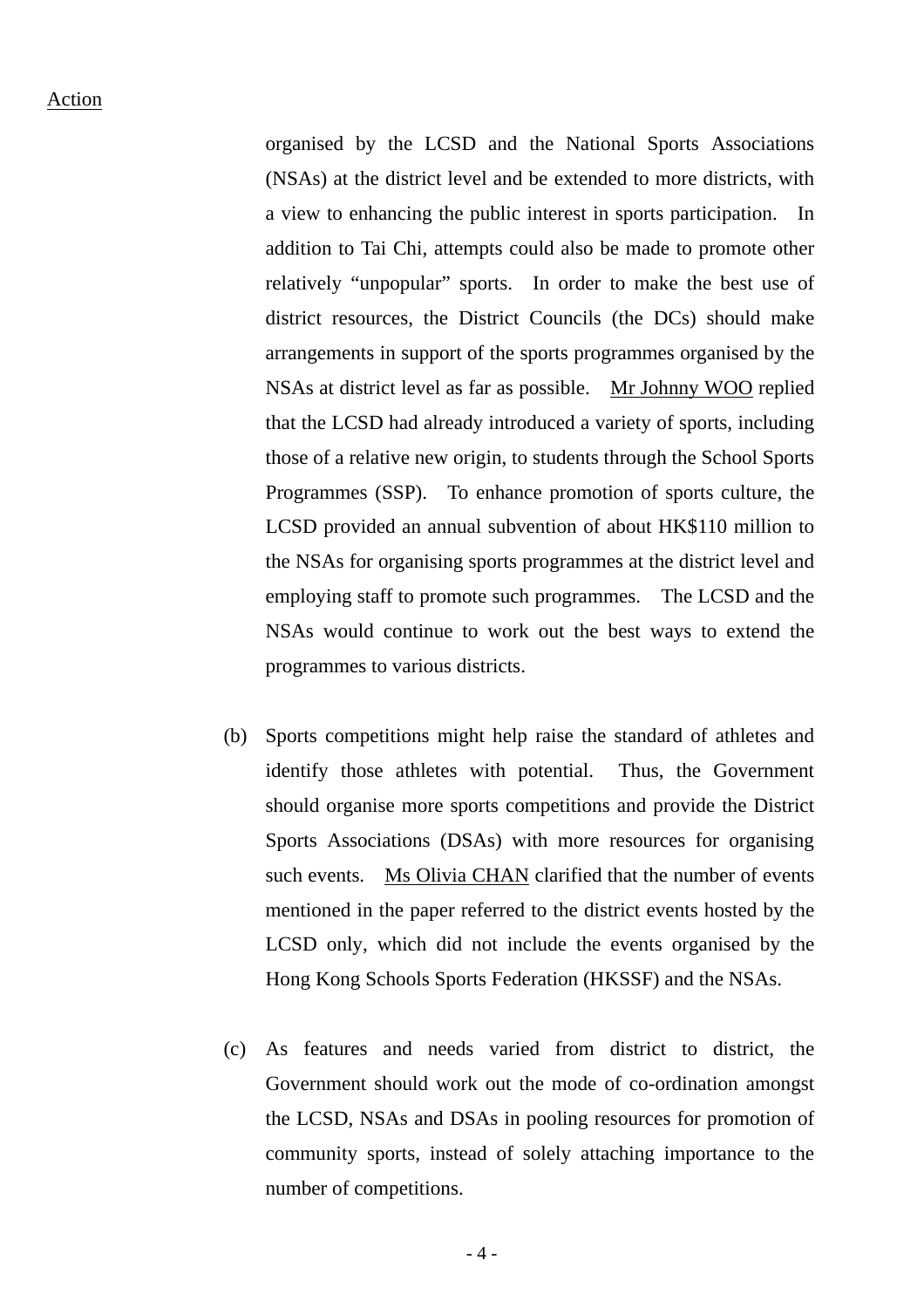- (d) In response to the member's inquiry about the incentives or ancillary facilities provided by the LCSD to enhance public participation in sports, Ms Olivia CHAN said that the LCSD would, as far as possible, balance the needs of all users to ensure that the hire of venues for sports could be dealt with fairly. Meanwhile, half priced concessions were offered to senior citizens, students and persons with a disability to encourage their participation in sports. Mr Johnny WOO said that the Government subsidised about 70% to 80% of the operating costs of the LCSD's sports and recreational facilities. Ms Miranda YEAP added that apart from the venues, the LCSD provided software facilities such as computer booking service and promotion programmes such as "Towards a More Sporting Future" for ease of participation in sports by the public. Ms YEAP also encouraged members to help promote the sports facilities and programmes provided by the Government through various channels.
- (e) To encourage the public to do exercise regularly, a member suggested that special discount on sports activities be offered to family participants.

#### **IV. Management of Public Swimming Pools**

(Paper CSC 4/2004)

6. The Chairman invited Mr Lawrence CHEUNG of the LCSD to brief members on the Paper CSC 4/2004, and asked members to comment on it.

7. The views and questions of Messrs YEUNG Hoi-cheung and LAM Kwoon-sun, Ms CHAU Chuen-heung, Mrs CHAN LO Yin-bing, Messrs WONG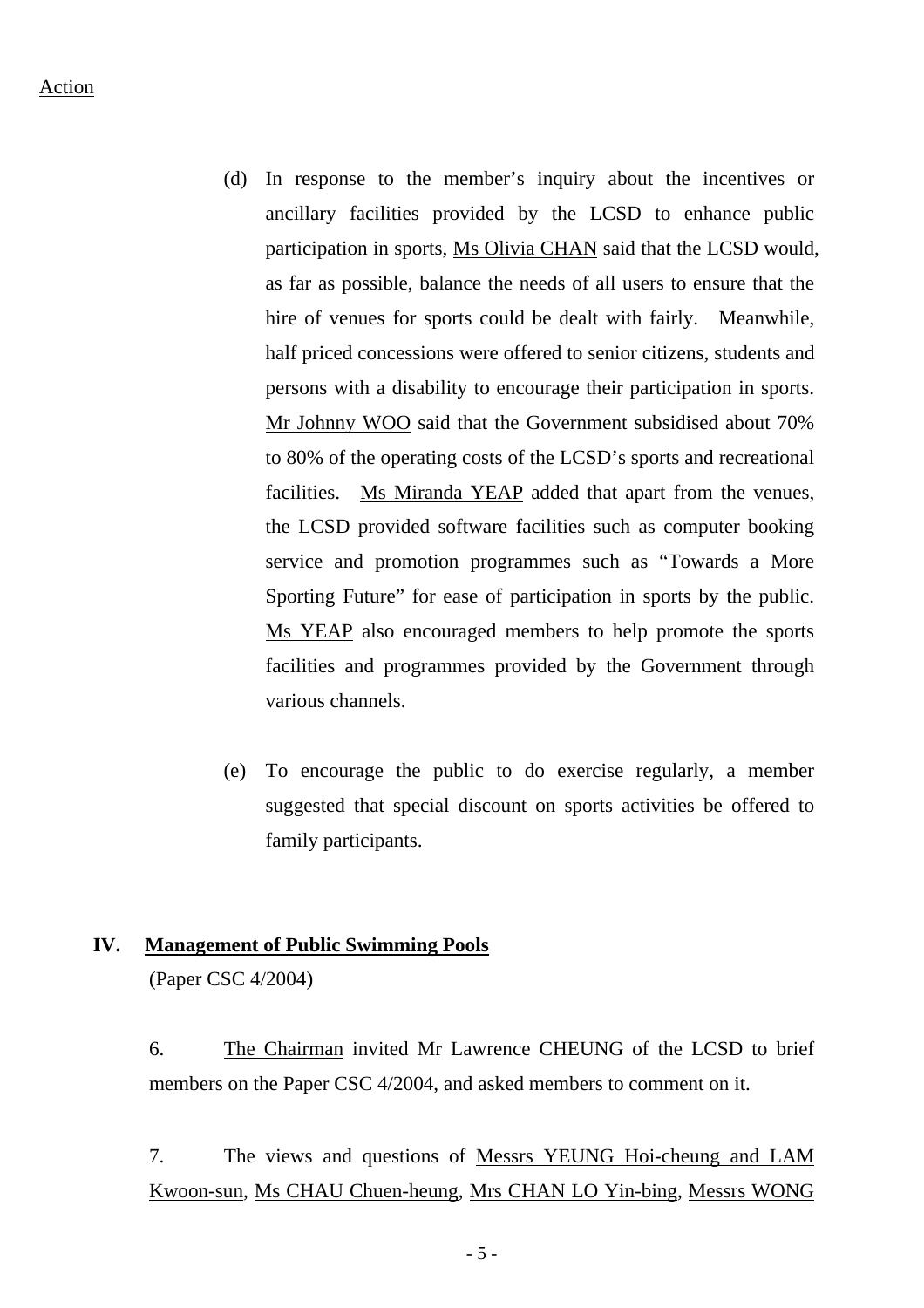King-cheung, Francis CHAU, CHAN Kui-yin and Benedict LEE were summarised as follows:

- (a) In response to Mr YEUNG Hoi-cheung's inquiry about the definition of school hours, Mr Lawrence CHEUNG said school hours referred to the period of 8am to 5pm from Mondays to Fridays and the period of 8am to 1pm on Saturdays (excluding declared school holidays). As to 5pm to 6pm during the weekdays, although priority had been accorded to schools for hiring swimming pools, no half priced concessions would be granted. To avoid affecting public use of swimming pools during weekends or public holidays, the LCSD would discuss with schools to arrange different sessions and different pools for the holding of competitions so as to balance the needs of various parties. Mr LAM Kwoon-sun added that the EMB was considering the initiative to classify all the public holidays and afternoon sessions of Saturdays as school holidays.
- (b) As to the Audit Commission's recommendation for the closure of outdoor heated pools with a low rate of users in the evenings of winter months, Ms CHAU Chuen-heung opined that such measures would be rather passive and suggested that the LCSD should encourage the swimming clubs to hire those pools as far as possible. Mr Paul CHEUNG replied that in view of the low rate of users and reluctance of swimming clubs to hire them, the LCSD would give due consideration to the Audit Commission's recommendation so as to channel the spared resources to appropriate areas.
- (c) Mr LAM Kwoon-sun proposed to classify the swimming pools and dedicate some pools for competition purpose so as to minimize the conflicts between the public and the sports associations when the pools could not be open to both parties simultaneously. Mr Paul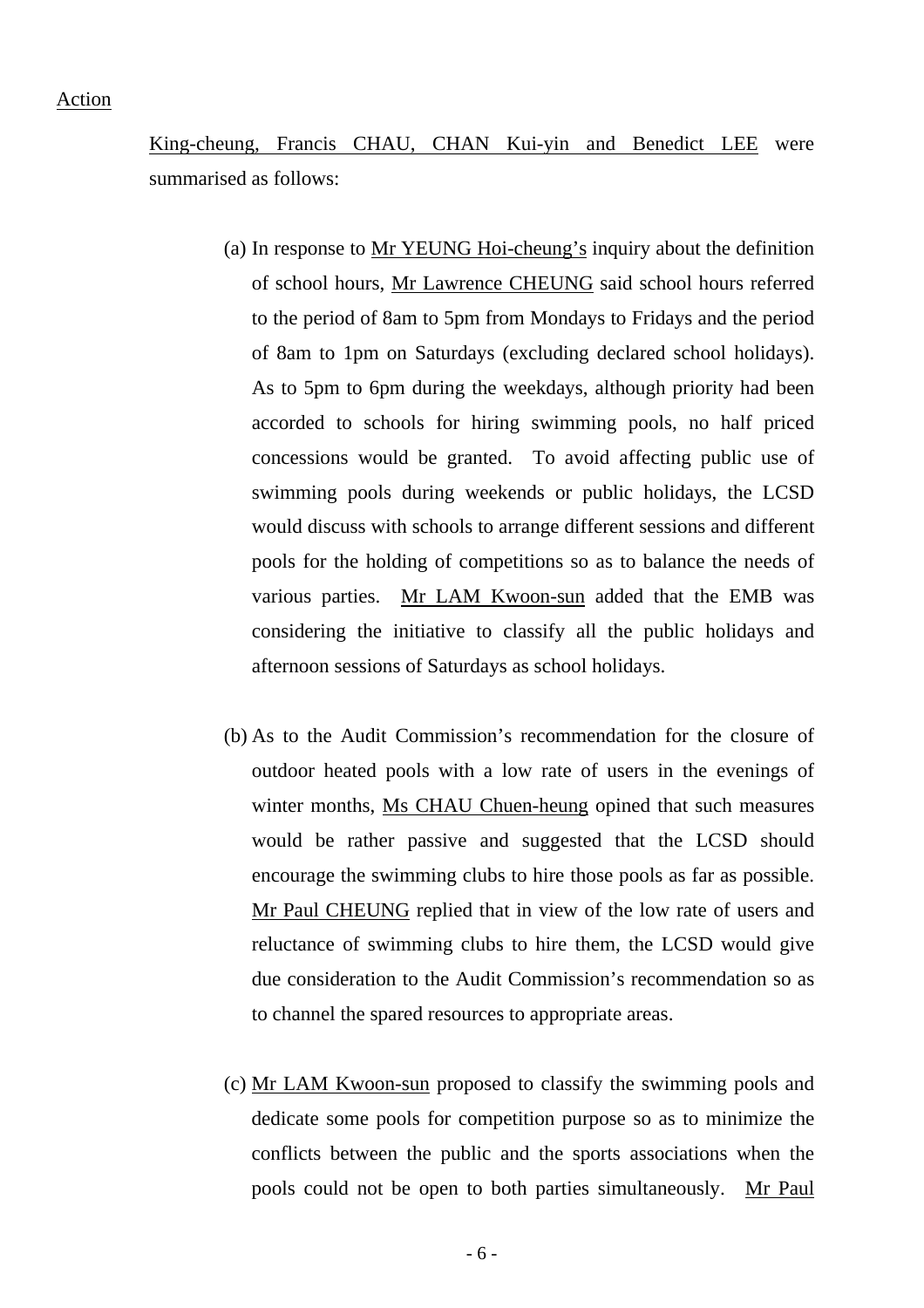CHEUNG remarked that uneven use of indoor heated swimming pools usually arose in winter because of their limited supply. LCSD was considering conversion of some outdoor heated swimming pools into indoor ones, but both the swimming clubs and the public requested for conversion of the main pools, which were linked with the spectator stands, into indoor heated swimming pools. Such a conversion was technically difficult and very costly. LCSD was trying to sort out the problem but in the meantime, it would contact the swimming clubs and encourage them to use the less accessible pools with a low rate of users in order to solve the problem of uneven use.

- (d) Mrs CHAN LO Yin-bing said that some district-based swimming clubs lost the funding granted by the DCs for running swimming classes because there was no venue to provide such classes. Mr Paul CHEUNG admitted that the majority of swimming clubs preferred to hiring swimming pools, which were well-located and well-equipped, resulting in the uneven use of swimming pools. To resolve the problem, LCSD would meet with the high priority associations to see if the opening hours of the pools throughout the year could be evenly distributed among the associations for their own disposal. It was envisaged that a pilot scheme would start in late 2004 and might continue to be in use in 2005 if the result was satisfactory. The Chairman hoped that swimming associations will coordinate well to resolve the problem.
- (e) Mr WONG King-cheung requested the LCSD to re-plan the supply of swimming pools so that each district would be provided with a heated swimming pool. In response, Mr Paul CHEUNG remarked that the operation of outdoor heated swimming pools was not cost-effective given the huge cost of fuel and low rate of users.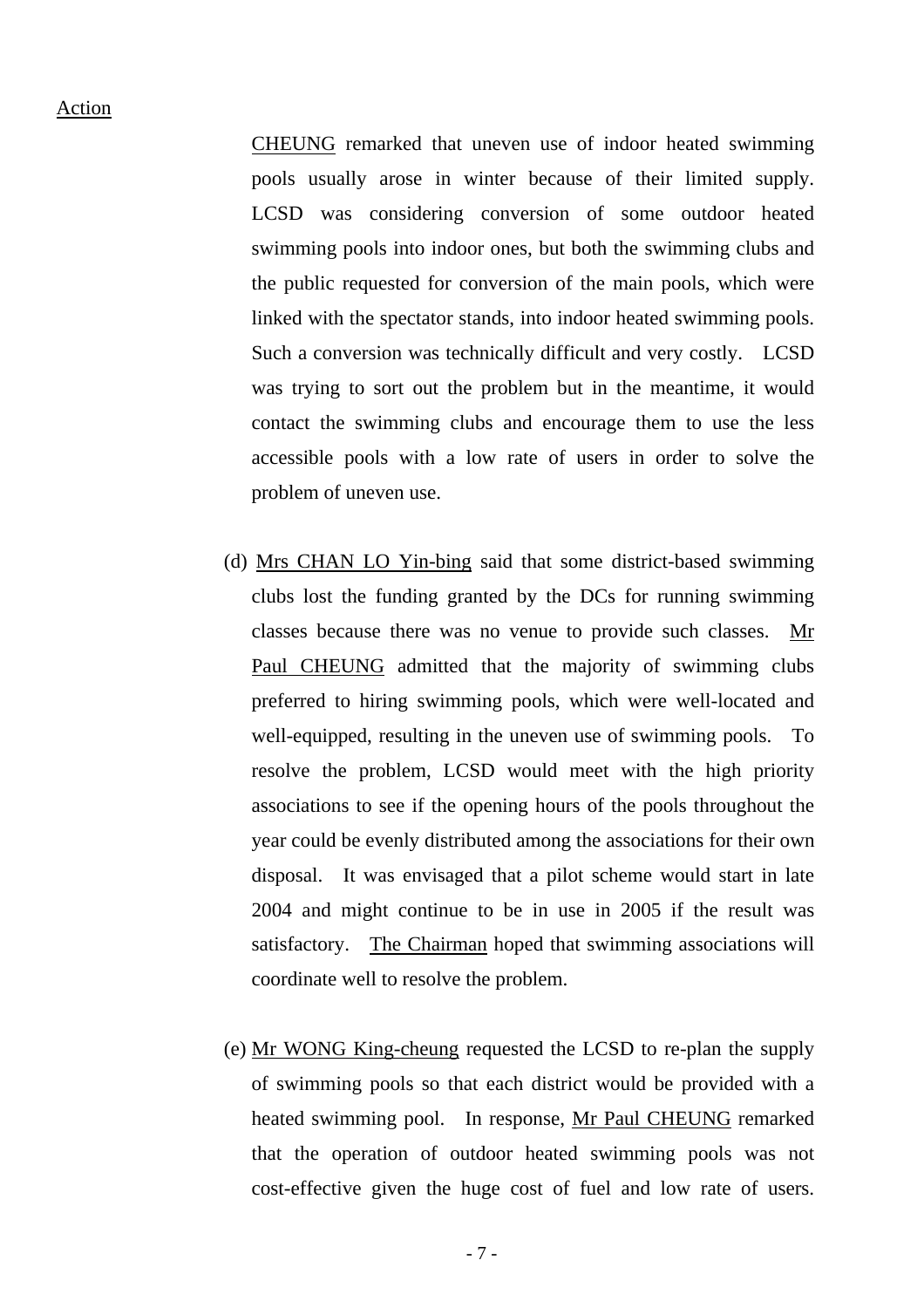Hence, LCSD intended to convert them into indoor heated swimming pools. The LCSD and Architectural Services Department would pay a visit to Japan in the near future, in the hope that the retractable design could be introduced to the outdoor heated pools, and if resources permitted, the existing outdoor heated pools would be converted into indoor ones by phases. Such measures would solve the shortage of venues and provide venues for long-term training purpose.

- (f) Mr. LAM Kwoon-sun said that as training in swimming were concentrated at the summer holiday, the school swimming competitions would be held right in its wake in October and November, so that the training would not go to waste.
- (g) Mr Francis CHAU requested to bring forward the first sessional break of the swimming pools so that the public could use them during the lunch hour. As to swimming pools with a low rate of users, LCSD should improve management and maintain good hygiene for them so as to attract the public. Mr Paul CHEUNG said in response that the LCSD consulted the DCs on the time of the break in 2000-01, and the DCs in urban areas unanimously agreed that while there was some flexibility in handling the second break, the time of the first break should not be changed. Mr LAM Kwoon-sun added that the existing timing for the sessional break was suitable to group users for holding competitions.
- (h) Mr CHAN Kui-yin said that LCSD should consider half priced concession for swimming clubs to encourage them to hire the pools with low rate of users. As regards the less accessible pools, transport service should be enhanced; for pools with a high rate of users, they might open more facilities to the public in winter.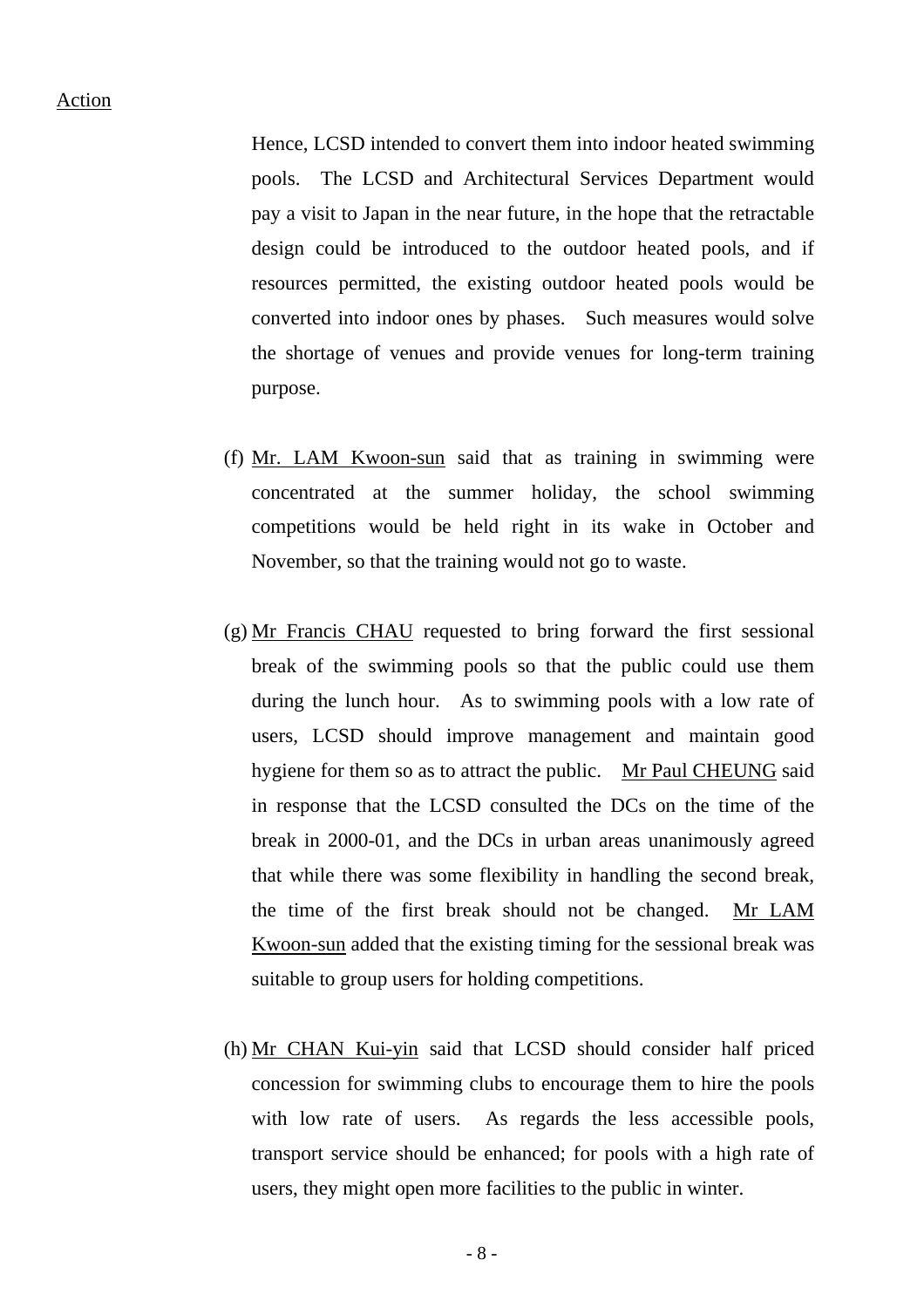8. The Chairman thanked members for their comments and requested the LCSD to report to the Committee on their consultation with the swimming clubs.

#### **V. Any Other Business**

9. In view of the Challenge Gymnasium Incident, Mr Francis CHAU enquired about the arrangement for dedicated venues. Mr Johnny WOO replied that only a few sports, which were of a relatively special nature (e.g. shooting), did not have a dedicated venue. Most of the sports had their training facilities provided by the LCSD and sports centres were generally suitable for gymnastic competitions. Since there was no venue well equipped for gymnastic training, LCSD planned to convert the Shun Li Tsuen Sports Centre into a permanent gymnastic training centre. Mr Paul CHEUNG added that after the consultation between the LCSD and the NSAs in 2001, it was concluded that, apart from providing dedicated venues for training of the national teams, LCSD should provide training grounds for the NSAs. All the facilities at the designated venues were ready for use, therefore sparing athletes the time for setting up such facilities. Concerning the Shun Li Tsuen Sports Centre, the problem of resources had been resolved and its design completed. The project was to commence in one or two months and scheduled for completion by the end of the coming year.

10. Mr Johnny WOO presented an information paper on the Corporate Games 2004.

11**.** Mr YEUNG Hoi-cheung stated that the HKSSF had all along been receiving support from the LCSD in staging sports events but they had difficulties in hiring venues for competitions for 2005. He hoped that the LCSD could communicate with the HKSSF so as to facilitate the staging the competitions. Mr Johnny WOO said in response that the LCSD attached great importance to

 $-9 -$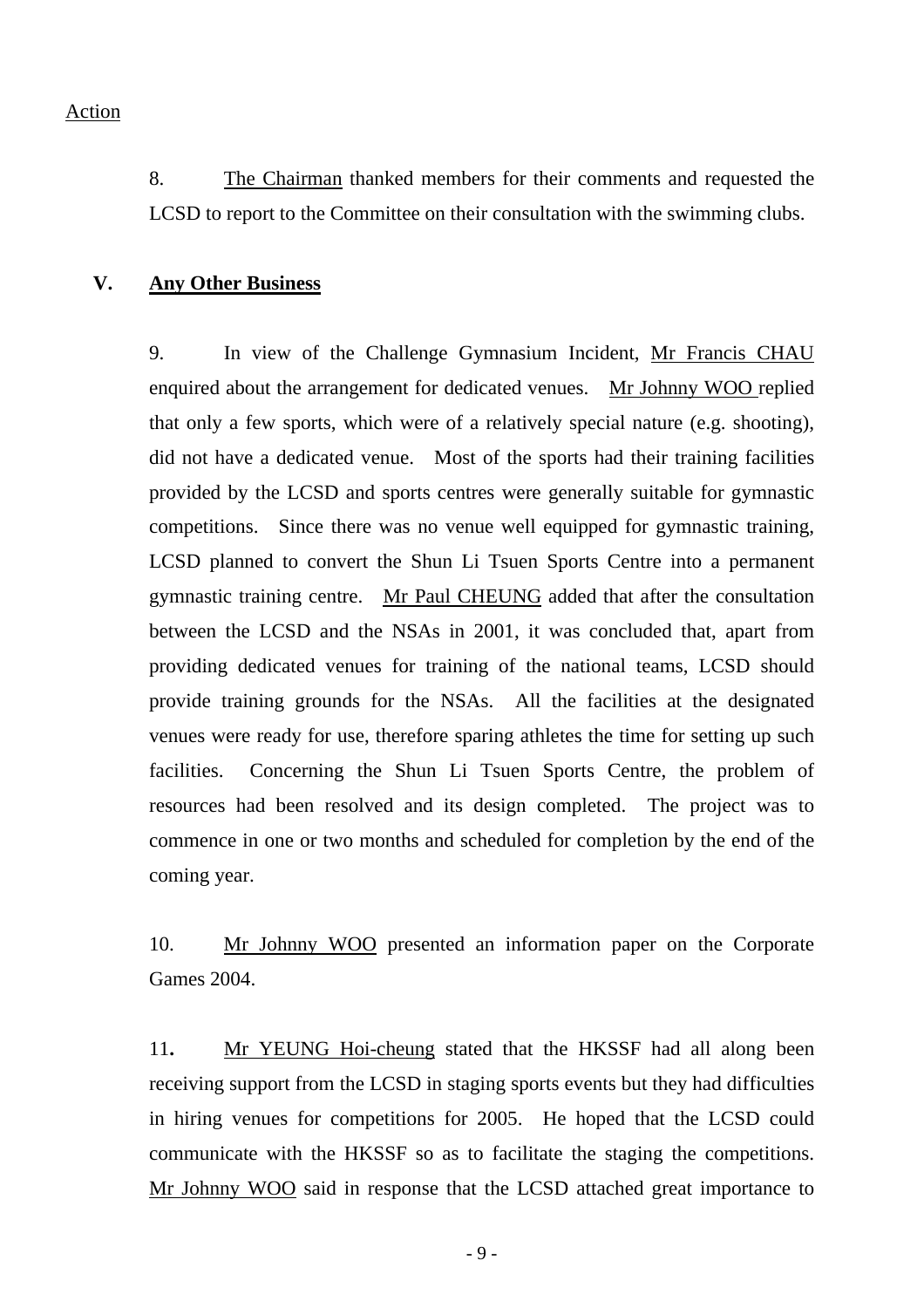student sports competitions, and was actively studying the paper with a view to arranging venues, so that school sports competitions would not be affected. Mr WOO also recommended that the paper be referred to the SSACS for discussion. The Chairman agreed to the recommendation and hoped that the SSACS would be able to come up with a sound solution to the problem.

12. The Chairman announced that the passing of the Hong Kong Sports Development Board (Repeal) Bill in the legislative Council implied that the Hong Kong Sports Development Board (the SDB) would shortly be dissolved and replaced with the new Sports Commission (the Commission). It was expected that the Commission would be more efficient in performing its functions and relaying the public opinions to the Government. As the Commission had not yet been established, all issues relating to the criteria of funding and support could be discussed in due course. The Chairman proposed to postpone the discussion on the need for establishment of a sub-committee to review the funding criteria until the next meeting.

13. Apart from the SSACS, other sub-committees would be set up in the future. To facilitate the work of the Secretariat, the Chairman hoped that each member would join no more than two sub-committees.

The

Secretariat 14. In response to the member's request, the Secretariat would distribute the proposal of the Honourable Albert CHAN Wai-yip on sports development to members for reference.

### **VI. Date of Next Meeting**

15. The Chairman thanked members for attending the meeting and offering valuable comments. Members would be informed of the confirmed date and venue of the fourth meeting in due course.

 $-10-$